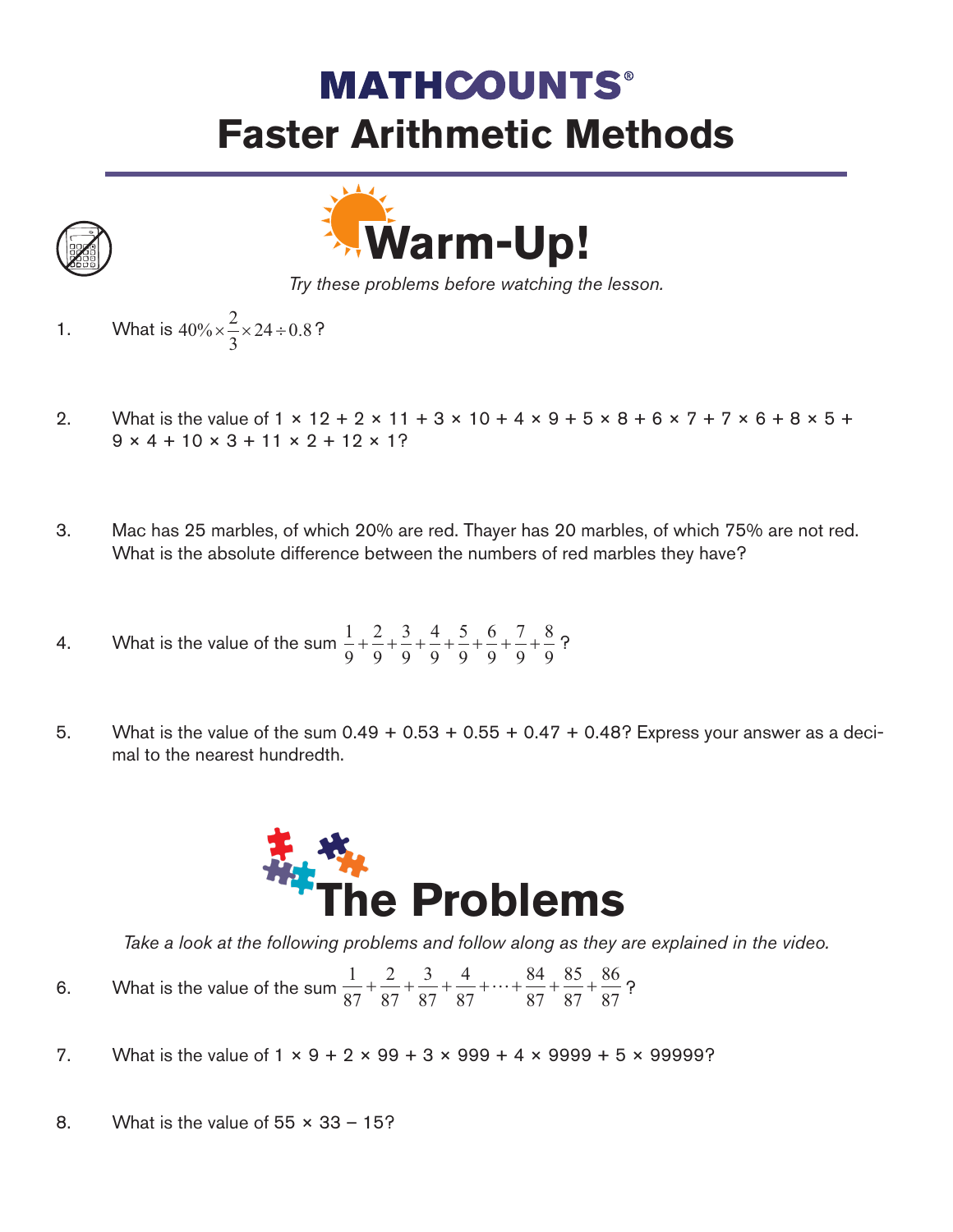



*Use the skills you practiced in the warm-up and strategies from the video to solve the following problems.*

9. What is  $12 \times 37 + 12 \times 7 + 12 \times 6$ ?

10. What is the value of  $2 \times 6^3 + 6^2 - 7 \times 6^2$ ?

11. Audra adds the numbers 2018 and 22, then multiplies the result by 2 and assigns this value to *a*. Beto multiplies the numbers 2018 and 2, then adds 22 to the result and assigns this value to *b*. What is the value of  $a - b$ ?

12. What is the value of  $(1 + 3 + 5 + ... + 2017) - (2 + 4 + 6 + ... + 2016)$ ?

13. What is the greatest prime factor of  $3^7 - 27$ ?